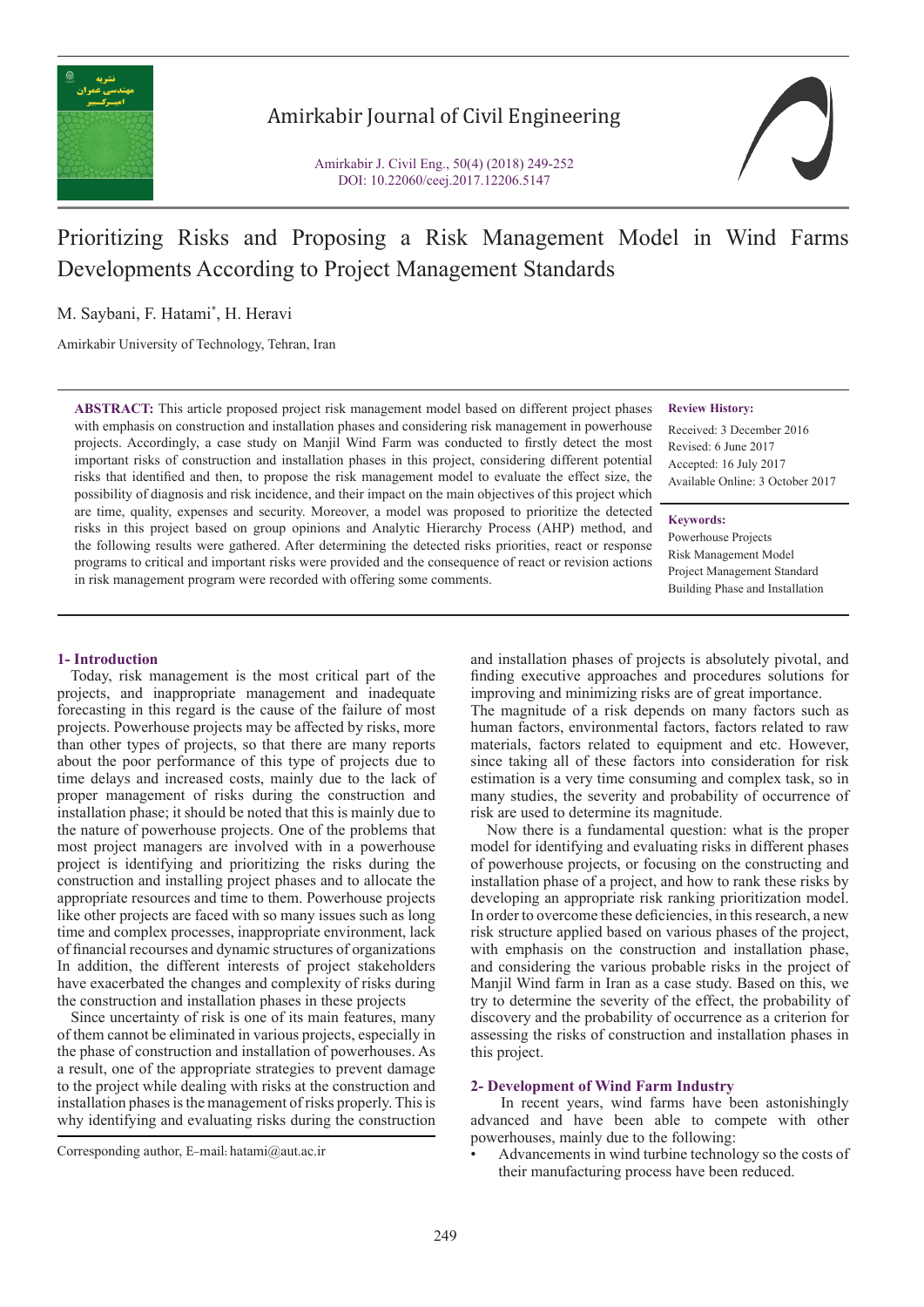- Standardization wind turbine design decreased the costs.
- Being fossil fuels-free, so wind turbines utilization costs have been reduced.
- The difficulty in accessing wind turbines, and thereupon trying to improve their quality, has reduced maintenance costs.
- Being environmental pollution-free
- Providing abundant and permanent energy

#### **3- Research Methodology**

 Due to the common structures in projects and the close relationship between the project management and technical sections, the Planning and Control Unit has been appointed as the executer at the risk planning phase, which in coordination with the senior management of the organization, outlines the organization's approach to deploying risk management. According to the scope of this research, the risks that occur during the construction and installation phases are investigated. The list of risks affecting the construction and installation phase of the Manjil Wind farm and a general overview is provided, based on the information contained in the articles and studies related to the construction projects, especially the power houses projects in Iran and other parts of the world, and also by gathering the opinions of the national and international experts and managers of the power houses projects [1-3]. Using quantitative methods for estimating the probability of occurrence of any risks, independent of its impact on each of the objectives by asking the respondents on a scale of (1 to 5) and based on the scale of the American Project Management Standard (Risk Management Division) [4].

#### **4- Results and Discussion**

#### 4- 1- Probability of identified risks occurrence

 In this section, we summarized and analyzed data. Accordingly, by identifying and evaluating the risks, their priority is ranked with the probability, discovery, effect size, and then the results of prioritizing the identified risks in the phase of construction and installation of powerhouses with a case study in the project of Manjil wind farm has been presented [5].

#### 4- 2- Effects of risk owners on each of the project objectives

 Based on the opinion of questioners, the level of influence and the share of each risk-owners associated with the project contained in the second level of the risk breakdown structure of this research. The most important risk-owners were ranked as follow: the contractor, the employer and, later on, bad economic conditions, designer and supplier [6-8].

#### **5- Data Analysis**

 The matrix derived from the geometric mean of the peer to peer matrix of preferences of the received responses is presented in Table 1. Then, by normalizing the final matrix according to Table 2, the value of relative weight is determined as follows.

**Table 1. The matrix resulting from the geometric mean of objectives priority in a group AHP method**

|         | Safety | Time | Quality | Cost |
|---------|--------|------|---------|------|
| Safety  | 1.00   | 0.45 | 0.83    | 0.62 |
| Time    | 2.21   | 1.00 | 1.50    | 1.25 |
| Quality | 1 21   | 0.67 | 1.00    | 0.70 |
| Cost    | 1.60   | 0.70 | 144     | 1.00 |
| Total   | 6.02   | 282  | 4 76    | 3.57 |

#### **6- Conclusion**

 In this paper, the project risk management model based on different phases of the projects with emphasis on the construction and installation phase, and considering the risks in powerhouse projects, is presented with a case study at the Manjil wind farm (Iran). Accordingly, the most important construction and installation phase risks were identified in this project initially. Then, by presenting the risk management model, we evaluated the effect size, the probability of the discovery and the probability of occurrence of the risks and their effect on the main objectives of the project under study time, quality, cost and safety has been taken into consideration. In the following, a model for prioritizing the risks identified in this project was presented based on group opinions and AHP method. According to the obtained results, the simultaneous effect of risk effects on different project objectives (time, cost, quality and safety) and their probability of occurrence on The basis of the recent relationship was calculated in the quantitative analysis section. In the following, a model for prioritizing the risks identified in this project was presented, based on group opinions and AHP method. According to the obtained results, the simultaneous effect of risk effects on different project objectives (time, cost, quality and safety) and their probability of occurrence on the basis of the recent relationship was evaluated in the quantitative analysis section. Also, based on the views of the questioners, the extent of the impact and the contribution of each of the risk owners related to the project contained in the second level of the risk break down structure of the study was determined, and it was determined that the most influences on the part of the contractor, the employer and in the later stages of the unfavorable economic, design and supplier.

| Table 2. The matrix resulting from normalization and determining the weighting value of goals |  |  |
|-----------------------------------------------------------------------------------------------|--|--|
|                                                                                               |  |  |

|         | Safety | Time | Ouality     | Cost | Project Objectives Symbol Relative Value |             |            |
|---------|--------|------|-------------|------|------------------------------------------|-------------|------------|
| Safety  | 0.17   | 0.16 | $0.17$ 0.17 |      | Safety                                   | W           | %16.88     |
| Time    | 0.37   | 0.35 | 0.31        | 0.35 | Time                                     | $W_{\tau}$  | $\%$ 34.67 |
| Quality | 0.20   | 0.24 | 0.21        | 0.19 | Quality                                  | $W_{\rm o}$ | $\%$ 21.05 |
| Cost    | 0.27   | 0.25 | 0.30        | 0.28 | Cost                                     | $W_c$       | $\%$ 27.41 |